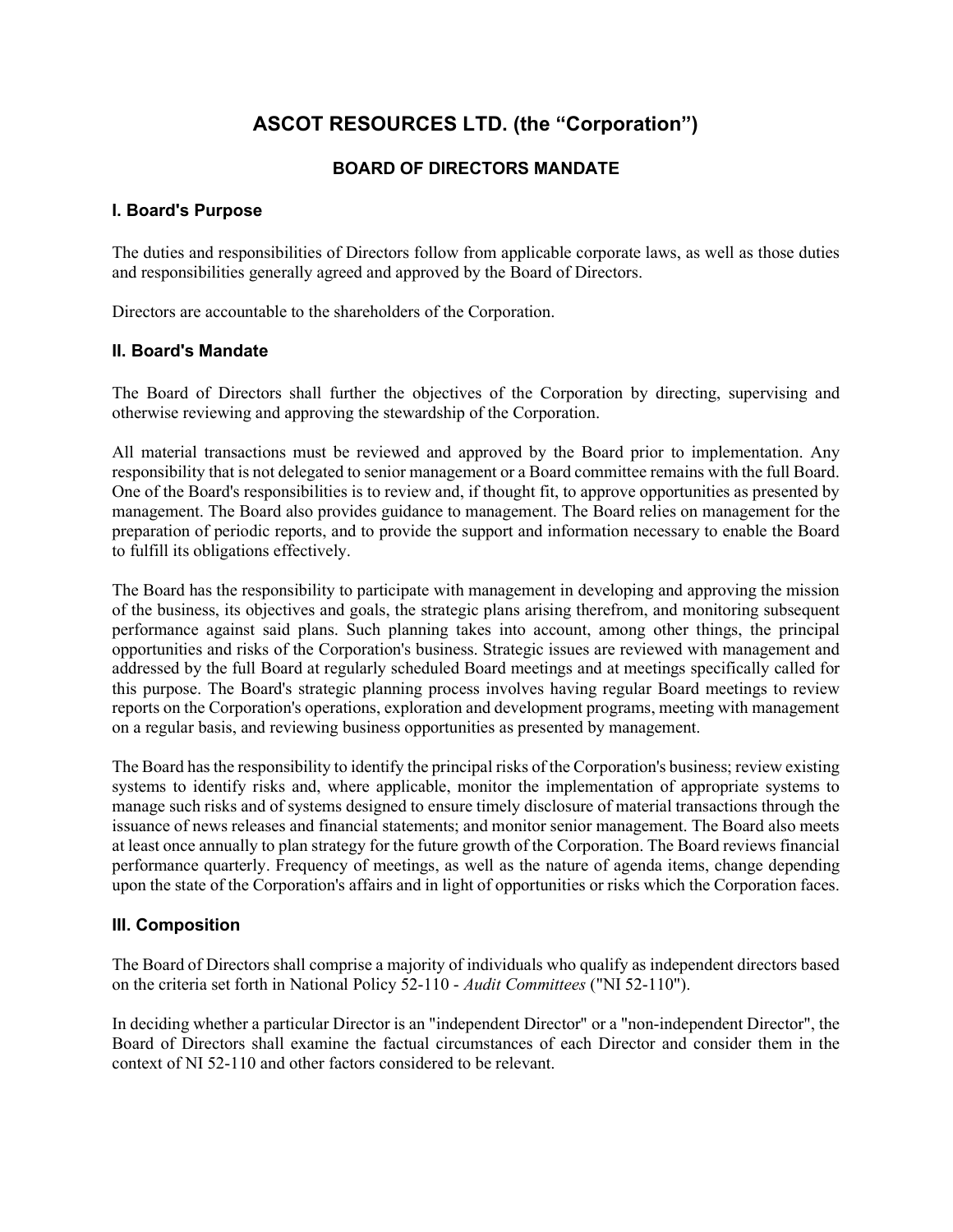If the corporation has a significant shareholder, in addition to a majority of independent directors, the Board should include a number of directors who do not have interests in or relationships with the significant shareholder and which fairly reflects the investment in the corporation by shareholders other than the significant shareholder. A significant shareholder is a shareholder with the ability to exercise a majority of the votes for the election of the Board of Directors.

#### IV. Independence from Management

All committees of the Board shall be made up of at least a majority of independent, directors. The Audit Committee, Governance and Nomination Committee and Compensation Committee shall all be comprised of entirely of independent directors.

In addition, if the Chair is also not independent of the Corporation, then the Board shall designate an independent director to serve as "Lead Director" with the responsibility to ensure that the Board executes its mandate effectively, efficiently and independently of management.

The Corporation's Board Committees are authorized to approve, in circumstances that each considers appropriate, the engagement of outside advisers at the Corporation's expense.

### V. Responsibilities and Duties

The Board's mandate includes the following duties and responsibilities:

- Reviewing and approving any proposed changes to the Corporation's Notice of Articles or Articles.
- Reviewing and authorizing/directing appropriate action with respect to any takeover bid, proposed merger, amalgamation, arrangement, acquisition of all or substantially all of the assets or any similar form of business combination, including the approval of any agreements, circulars or other documents in connection therewith.
- Approving payment of distributions to shareholders.
- Approving any offerings, issuances or repurchases of share capital or other securities.
- Approving the establishment of credit facilities and any other long-term commitments.
- Satisfying itself as to the integrity of the CEO and other executive officers and that the CEO and other executive officers create a culture of integrity throughout the organization.
- Selecting and appointing, evaluating and (if necessary) terminating the CEO.
- Succession planning and other human resource issues.
- Developing the Corporation's approach to corporate governance, including specific corporate governance principles and guidelines specifically applicable to the Corporation.
- Adopting a strategic planning process, approving long-range strategic plans, taking into account, among other things, the opportunities and risks of the business, and monitoring performance against plans.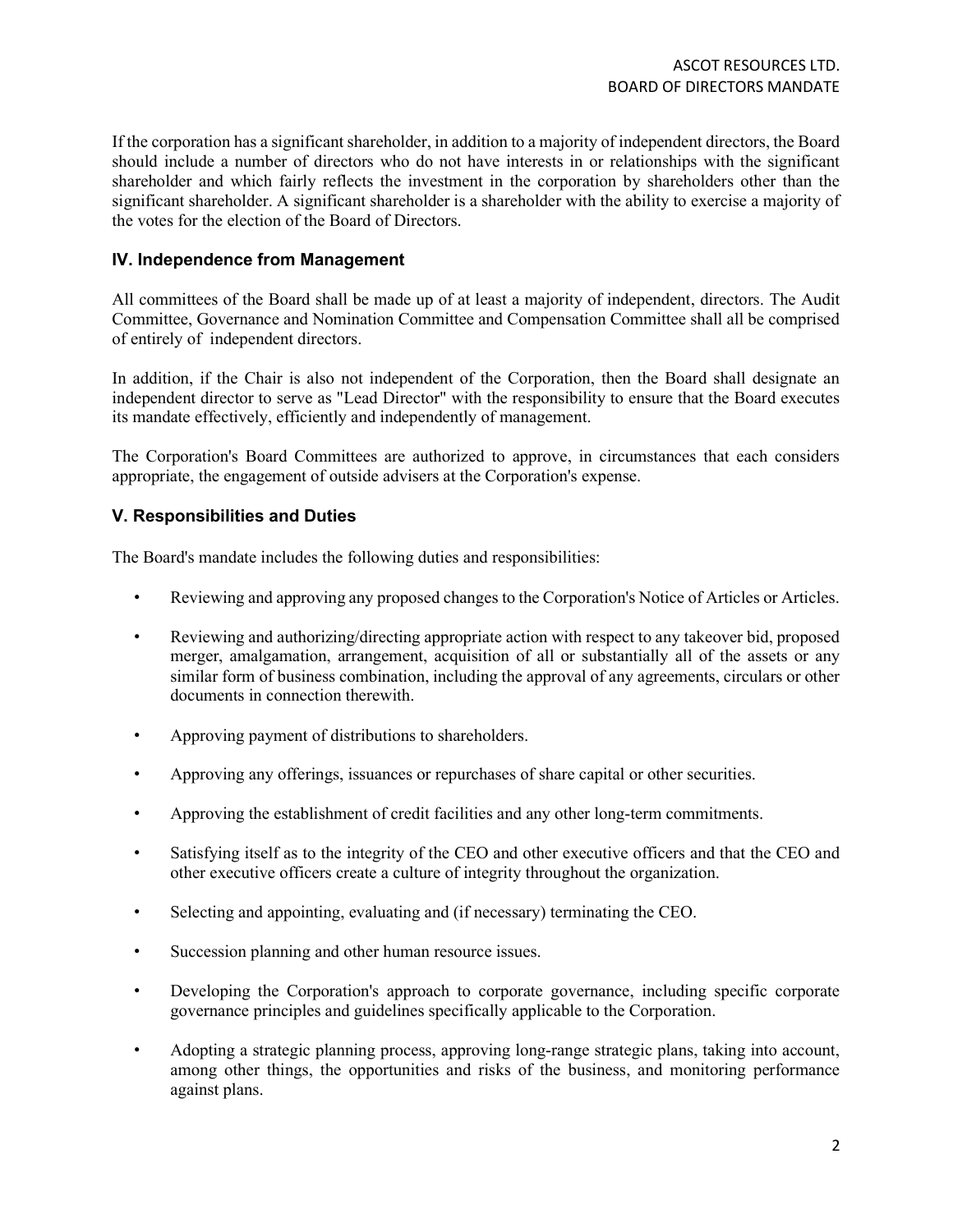- Reviewing and approving annual operational budgets, capital expenditures and corporate objectives, taking into account, among other things, the opportunities and risks of the business and monitoring performance for each of the foregoing items.
- To prepare for (including but not limited to reviewing the meeting materials in advance of the meeting), attend and be actively involved in regular Board meetings and, if applicable, Board committee meetings.
- Identifying and reviewing principal risks of the Corporation's business; determining, with input from management and standing committees, what risks are acceptable; and, where appropriate, ensuring that systems and procedures are put in place to monitor and manage risk.
- Reviewing policies and processes, as recommended by the Corporation's Audit Committee, to ensure that the Corporation's internal control and management information systems are operating properly.
- Approving the financial statements and MD&A, and making a recommendation to shareholders for the appointment of auditors.
- Approving the Corporation's code of business ethics, which includes a communications policy for the Corporation, and monitoring its application.
- Assessing the contribution of the Board, committees including director annually, and planning for succession of the Board.
- Arranging formal orientation programs for new directors, where appropriate.
- Developing the Corporation's approach to health, safety, environment and communities, including policies and guidelines specifically applicable to the Corporation through the oversight of the Board appointed Health, Safety, Environmental & Technical Committee.

# VI. Expectations and Responsibilities of Directors

The Board has adopted a set of guidelines for individual directors which sets forth the expectations and responsibilities of directors. The guidelines prescribe, among other things, requirements that directors demonstrate integrity and high ethical standards in the performance of their duties, observe their fiduciary duty to the Corporation, avoid conflict by reporting to the Board potential or actual conflict situations, regularly attend and prepare for Board and committee meetings and comply with the policies and guidelines established for the Corporation.

#### VII. Directors' Remuneration and Expenses

The independent directors' remuneration is fixed by the Board upon the recommendation of the Compensation Committee. The Directors are also entitled to be reimbursed for reasonable traveling and other expenses properly incurred by them in attending meetings of the Board or any committee thereof or in connection with their services as Directors.